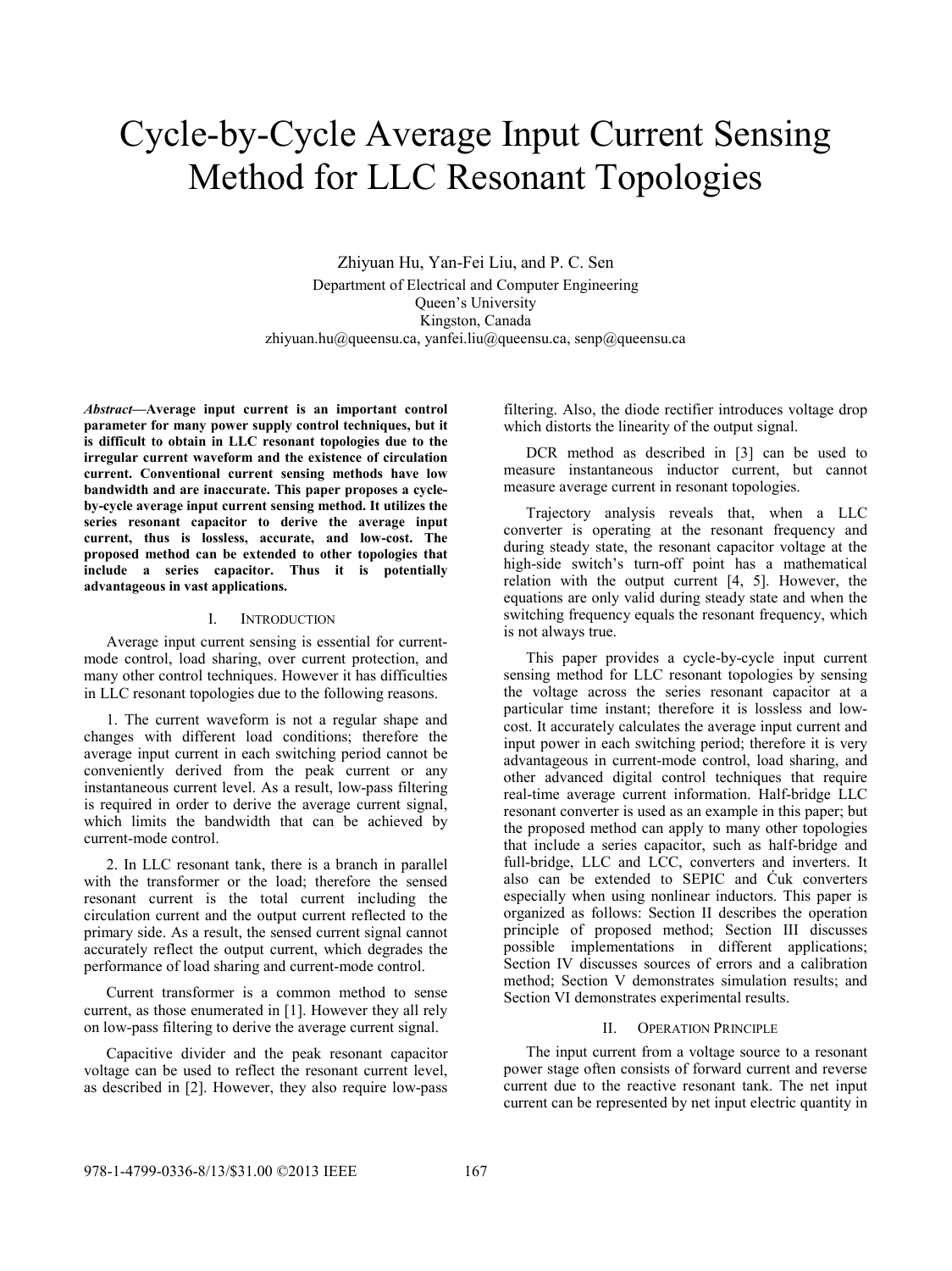each switching period. The net input electric quantity can be calculated from the voltage variation of the series resonant capacitor over the period that energy exchange takes place between the input voltage source and the resonant power stage. Because the net input electric quantity reflects input power, and the input power equals output power (assuming 100% efficiency), the net input electric quantity truthfully reflects the output power.

Refer to Fig. 1. For half-bridge topologies, the energy exchange period begins when the low-side switch is turned off, at which instant the resonant current begins to flow back to the input voltage source; the energy exchange period ends when the high-side switch is turned off, shortly after which the high-side junction capacitance is charged to the input voltage and the input current stops. Fig. 2 shows typical waveforms of half-bridge LLC converters. The energy exchange period can be identified





(b) The instant after high-side switch is turned off



Fig. 1. Initial and end instants of an energy exchange period.

Fig. 2. Typical waveforms of half-bridge LLC converter.

from the input current waveform  $i_{QI}$ : there is negative input electric quantity from the low-side switch turn-off point  $t_{\text{Loff}}$  to the zero-crossing point  $t_c$ ; and there is positive input electric quantity from  $t_c$  to the high-side switch turn-off point  $t_{Hoff}$ . The net input electric quantity can be calculated from the  $C_s$  voltage,  $v_{Cs}$ , at  $t_{Loff}$  instant and  $t_{Hoff}$  instant, as derived in (1).

$$
Q_{net} = Q_{neg} + Q_{pos}
$$
  
=  $C_s \left[ v_{Cs}(t_c) - v_{Cs}(t_{Loff}) \right] + C_s \left[ v_{Cs}(t_{Hoff}) - v_{Cs}(t_c) \right]$  (1)  
=  $C_s \left[ v_{Cs}(t_{Hoff}) - v_{Cs}(t_{Loff}) \right]$ 

A closer inspection of the energy exchange process reveals that the electric quantity resulted from the junction capacitances should be considered. Refer to Fig. 1. Shortly after  $t_{\text{Loff}}$ , the low-side junction capacitance is charged from  $0V$  to  $V_{in}$  by the resonant current. In (1), this portion of electric quantity is considered as negative electric quantity back to the voltage source; in fact, it stays in the power stage; therefore it should be deducted from the negative input electric quantity. Similarly, shortly after  $t_{Hoff}$ , the input current continues to flow until the high-side junction capacitance is charged from 0V to *Vin*. This portion of electric quantity is not considered in (1); therefore, it should be added to the positive input electric quantity. As a result, the accurate net input electric quantity is derived in (2).

$$
Q_{net} = C_s \left[ v_{Cs} (t_{Hoff}) - v_{Cs} (t_{Loff}) \right] + 2C_j V_{in}
$$
 (2)

The net input current is derived in (3):

$$
I_{in} = Q_{net} f_s
$$
  
=  $C_s f_s \Big[ v_{Cs} (t_{Hoff}) - v_{Cs} (t_{Loff}) \Big] + 2 C_j f_s V_{in}$  (3)

The net input power is derived in (4):

$$
P_{in} = V_{in}I_{in}
$$
  
=  $V_{in}C_s f_s \Big[ v_{Cs} (t_{Hoff}) - v_{Cs} (t_{Loff}) \Big] + 2C_j f_s V_{in}^2$  (4)

Because the  $C_s$  voltage waveform is symmetrical to its DC component, for half-bridge topologies, there is:

$$
\frac{V_{in}}{2} - \nu_{Cs}(t_{Loff}) = \nu_{Cs}(t_{Hoff}) - \frac{V_{in}}{2}
$$
\n
$$
\Rightarrow \nu_{Cs}(t_{Hoff}) + \nu_{Cs}(t_{Loff}) = V_{in}
$$
\n(5)

Thus  $(2)$ ,  $(3)$ , and  $(4)$  can be simplified to  $(6)$ ,  $(7)$ , and (8), respectively.

$$
Q_{net} = C_s \left[ 2v_{Cs}(t_{Hoff}) - V_{in} \right] + 2C_j V_{in}
$$
  
=  $C_s \left[ V_{in} - 2v_{Cs}(t_{Loff}) \right] + 2C_j V_{in}$  (6)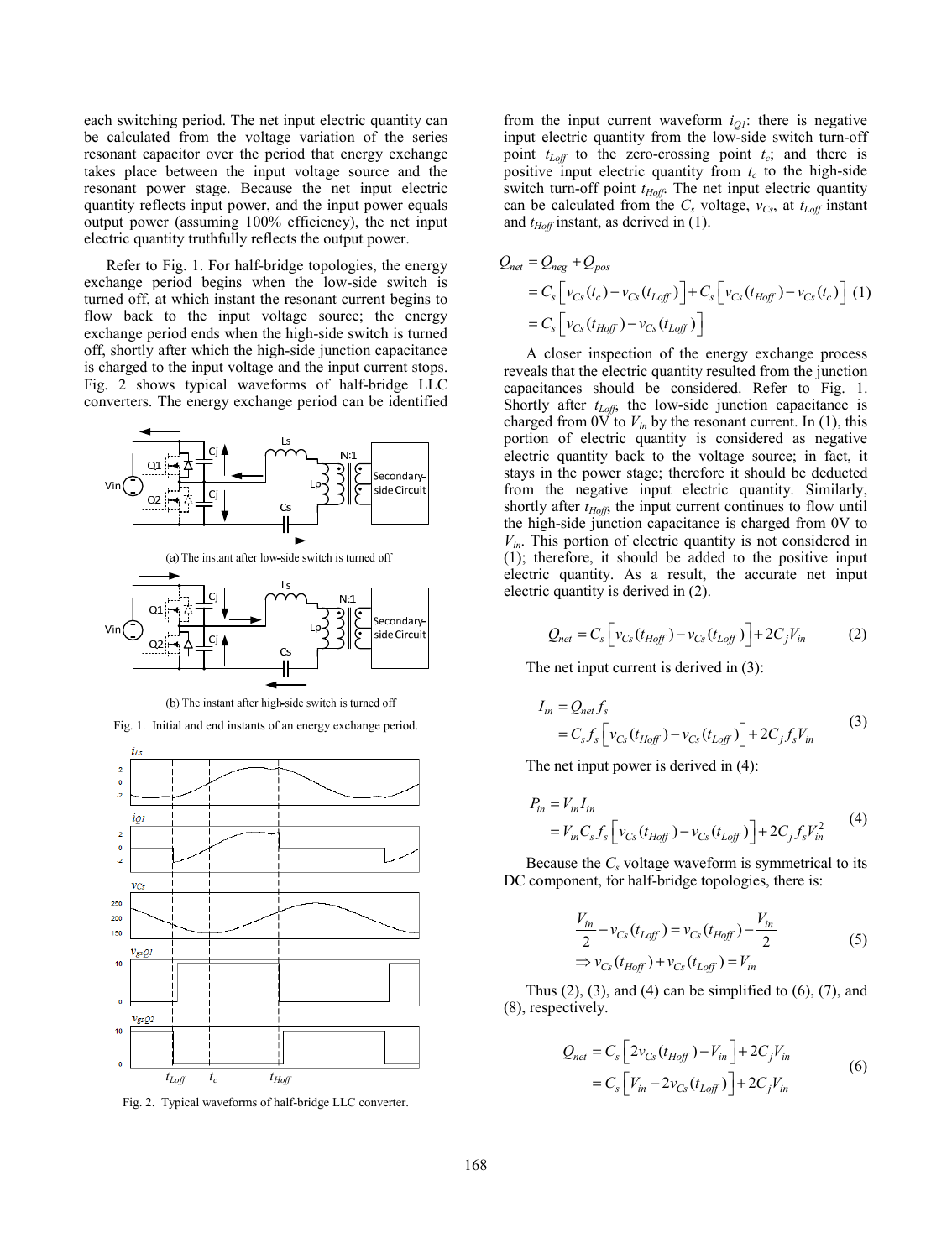$$
I_{in} = f_s C_s \left[ 2v_{Cs} (t_{Hoff}) - V_{in} \right] + 2C_j f_s V_{in}
$$
  
=  $f_s C_s \left[ V_{in} - 2v_{Cs} (t_{Loff}) \right] + 2C_j f_s V_{in}$  (7)

$$
P_{in} = V_{in} f_s C_s \left[ 2v_{Cs} (t_{Hoff}) - V_{in} \right] + 2C_j f_s V_{in}^2
$$
  
=  $V_{in} f_s C_s \left[ V_{in} - 2v_{Cs} (t_{Loff}) \right] + 2C_j f_s V_{in}^2$  (8)

Therefore, at steady state, by using  $(6)$ ,  $(7)$ , or  $(8)$ , the average input current and power can be monitored by sampling  $C_s$  voltage at only one point, either  $v_{Cs}(t_{Hoff})$  or  $v_{Cs}(t_{Loff})$ . This is a simple and lossless method for applications that must exclude circulation current but don't need transient current information, such as load sharing.

When transient current information is needed, such as in current mode control, (2), (3), and (4) should be used to sense the average input current in each switching cycle, because the  $v_{Cs}$  waveform may not be symmetrical during transient.

A similar idea can be applied to full-bridge topologies, shown in Fig. 3. Let Q1 and Q2 be Leg A, and Q3 and Q4 be Leg B. The high-side switch of one leg and the lowside switch of the other leg are always turned on and off simultaneously, allowing energy transfers from the voltage source to the resonant tank in both half-switching periods. Therefore, the net electric quantity of both halfcycles should be counted in order to calculate the total input electric quantity. Because the two legs operate simultaneously,  $v_{Cs}(t_{A H off}) = v_{Cs}(t_{B L off})$ , and  $v_{Cs}(t_{A L off}) =$  $v_{Cs}(t_{BHoff})$ . Therefore there are only two sampling points. The equations are derived in  $(9)$ — $(11)$ .

$$
Q_{net} = 2C_s \left[ v_{Cs} (t_{A Hoff}) - v_{Cs} (t_{A Loff}) \right] + 4C_j V_{in} \tag{9}
$$

$$
I_{in} = 2C_s f_s \Big[ v_{Cs} (t_{A H off}) - v_{Cs} (t_{A L off}) \Big] + 4C_j f_s V_{in} \quad (10)
$$

$$
P_{in} = 2V_{in}C_s f_s \left[ v_{Cs} (t_{A Hoff}) - v_{Cs} (t_{A Loff}) \right] + 4C_j f_s V_{in}^2 \quad (11)
$$

Note that when sampling  $v_{Cs}(t_{ALoff})$ , which is at the turn-off instant of Q2,  $C_s$  is tied to  $V_{in}$  through Q3. Therefore the voltage across  $C_s$  is  $V_{in}$  subtracting the



Fig. 3. Cycle-by-cycle current sensing in full-bridge topologies.

sampled voltage.

Further to (9)—(11), since  $v_{Cs}(t_{A H \circ f f}) = -v_{Cs}(t_{A L \circ f f})$  in steady state, the equations can be further simplified, shown in  $(12)$ — $(14)$ .

$$
Q_{net} = 4C_s v_{Cs} (t_{AHoff}) + 4C_j V_{in}
$$
 (12)

$$
I_{in} = 4C_s f_s v_{Cs} (t_{A Hoff}) + 4C_j f_s V_{in}
$$
 (13)

$$
P_{in} = 4V_{in}C_s f_s v_{Cs} (t_{A Hoff}) + 4C_j f_s V_{in}^2
$$
 (14)

## III. IMPLEMENTATIONS OF THE PROPOSED METHOD

Example implementations of the proposed cycle-by cycle average input current sensing method are shown in Fig. 4. The series resonant capacitor has one node connected to the ground, and the voltage of the other node is sampled by a controller. Digital controller with ADC peripheral is the most convenient solution, yet analog controller with a sample-and-hold circuit is also competent in some applications. The sampled signals are  $v_{Cs}(t_{Hoff})$  and/or  $v_{Cs}(t_{Loff})$ , and then they are processed by an algorithm according to  $(1)$ — $(8)$  to derive cycle-bycycle average input current.

Depending on the applications, parameters such as input voltage, series capacitance, junction capacitance, and switching frequency may be omitted. Several variations of the proposed method are discussed as follows.

*1)* For load sharing application among interleaved identical resonant power stages, such as in topologies proposed in [6] and [7], input current in each phase should be calculated and balanced according to (7). But because the interleaved phases operate at the same switching frequency, the same input voltage, and use the same type of MOSFETs,  $f_s$ ,  $V_{in}$ , and  $C_j$  are identical and thus can be eliminated from the equation. The  $C_s$  value



Fig. 4. Implementations of the proposed input current sensing method.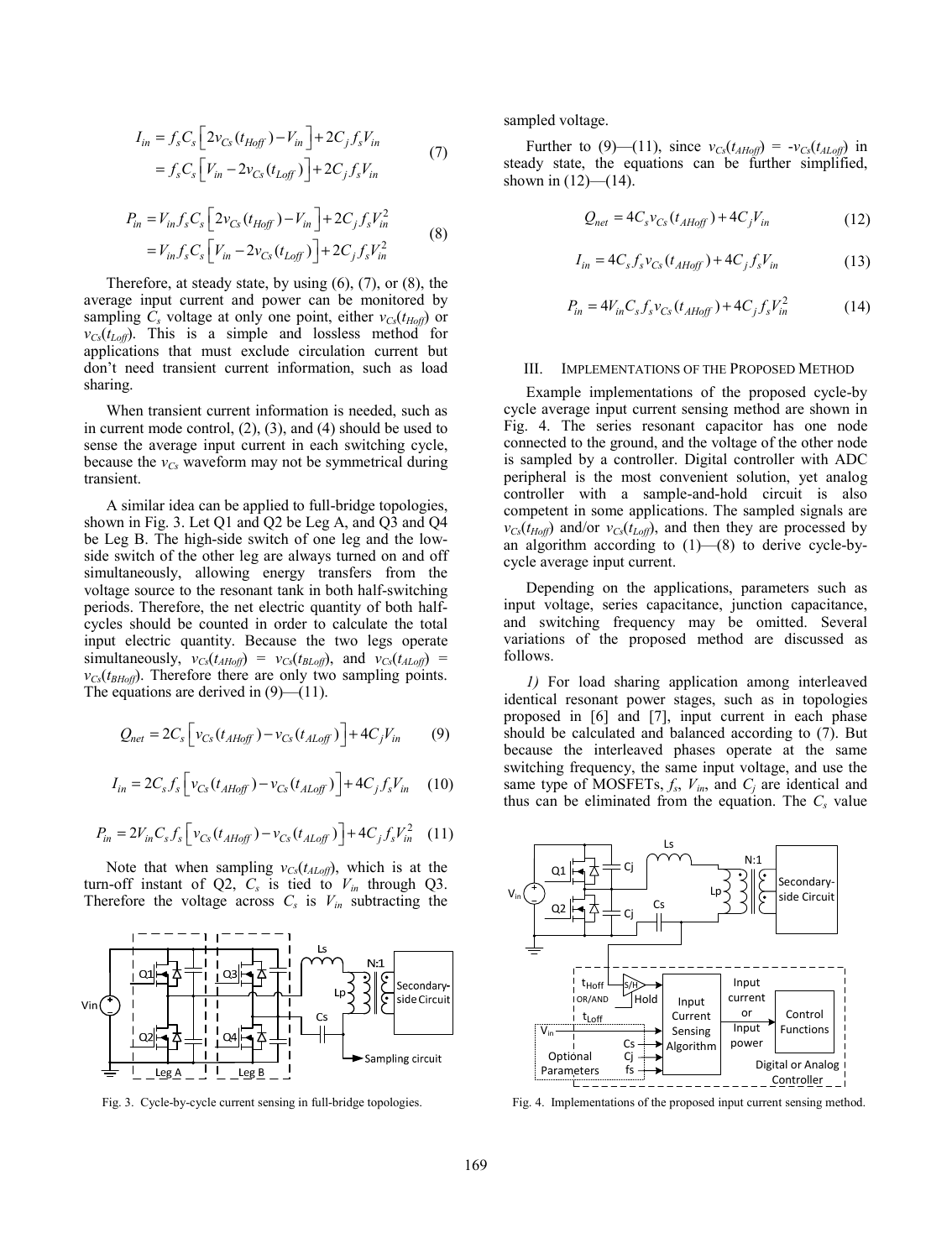can be also eliminated from the equation since the component tolerance is small. Therefore, the load sharing loop's control objective is simply balancing the  $v_{Cs}(t_{Hoff})$ or  $v_{Cs}(t_{Loff})$  value in all the interleaved phases. No arithmetic is needed. In this case, the load sharing performance is only affected by the  $C_s$  tolerance. For example, if  $C_s$  has  $\pm 5\%$  tolerance, the load sharing will have only  $\pm$ 5% error. As it will be shown further below in this paper, *Cs* in each power stage can be easily calibrated, and then the load sharing will be very accurate even with large component tolerances.

*2)* For current sharing among different energy sources, because the input voltage, switching frequency, and possibly the converter designs may be completely different, all the optional parameters in Fig. 4 should be used, and (8) should be used instead of (7). Above discussion is also true for power reporting applications.

*3)* In current mode control applications, (3) should be used. Because the feedback loop only requires a linear relation between the sensed signal and the actual output current level, the  $C_i$  term can be omitted because it does not affect the linearity of the measurement. The  $f_s$ parameter can be also omitted, because in small-signal scale the switching frequency changes very little. The *Cs* parameter can be omitted as well because it is a constant. As a result, the  $[v_{Cs}(t_{Hoff}) - v_{Cs}(t_{Loff})]$  value is sufficient to reflect the net input current, and can be used for current mode control.

## IV. SOURCES OF ERROR AND CALIBRATION METHOD

Several sources may contribute to the error of the proposed current sensing method. They are usually small and do not affect the functionality of the intended applications such as load sharing and current mode control. For completeness they are discussed in this section. Also provided is a simple calibration method to compensate the errors.

## *A. Sources of Error*

## *1) Value of Cj*

The value of  $C_j$  includes output capacitance of the MOSFET, *Coss*, and parasitic capacitance on the PCB. *Coss* is a nonlinear capacitance that varies with the drain-tosource voltage of the MOSFET. A charge-equivalent linear capacitance must be derived from datasheet, which is the average value of the  $C_{oss} - V_{DS}$  curve from 0V to  $V_{in}$ [8]. Therefore, the equivalent  $C_j$  slightly differ at different input voltage. A simple calibration method is provided further below to determine the  $C_i$  value experimentally.

#### *2) Value of Cs*

As discussed in Section III, the resonant capacitor *Cs* has tolerance, which affects the measurement accuracy of the proposed method. Usually the resonant capacitor should have a small tolerance, e.g.  $\pm 5\%$ ; otherwise the power train's design margin has to be very large and thus

compromises the performance. This is a favorable situation for the proposed method. In addition, a simple calibration method is provided further below to determine the  $C_s$  value experimentally.

#### *3) Power loss*

The proposed method measures input power from the primary side. If it is used to estimate the output power, power loss in the power stage will cause measurement error. Nevertheless, this inaccuracy exists in any primaryside current sensing method. A calibration method provided in the next section can compensate this error.

## *4) Propagation delay*

MOSFET drivers usually have about 100 ns propagation delay. And depending on the strength of the driver, there is a delay from the driver output to the gateto-source voltage falling below the gate threshold. Therefore, the sampling point should be delayed accordingly.

#### *5) Sampling circuitry*

The resonant capacitor voltage must be scaled down from several hundred volts to the ADC scale range; therefore a large resistor divider is required. However the maximum ADC input impedance is in the range of 100  $\Omega$ , therefore sampling errors may occur due to the high input impedance. An amplifier circuit is recommended to decouple the impedance.

#### *B. Calibration Mehotd*

A simple calibration method is provided to identify *Cj* and *Cs* values experimentally. The purpose of the calibration is not to get the accurate  $C_j$  and  $C_s$  values, but to match them with actual input power in order to get accurate measurement. The calibration has two steps:

*1)* Modulate the resonant power stage to a steady state at which  $v_{Cs}(t_{Hoff}) = v_{Cs}(t_{Loff}) = V_{in}/2$  (half bridge). Then (3) can be reduced to (15):

$$
I_{in} = 2C_j f_s V_{in} \tag{15}
$$

In (15), the input current and input voltage can be read from the input voltage source; the switching frequency can be directly measured; and then the equivalent  $C_i$  value can be solved.

*2)* Operate the resonant power stage at a medium load condition, measure  $v_{Cs}(t_{Hoff})$  and  $v_{Cs}(t_{Loff})$ . Read input voltage and current from the input voltage source, and measure the switching frequency. With above information and the  $C_i$  value measured in Step (1), the equivalent  $C_s$ value can be solved using (3).

Above steps calibrate the  $C_i$  and  $C_s$  values with respect to input power. If the purpose is to measure the output power, calibrations should be performed with respect to the output power. In that case, the calibrated  $C_s$  value may be smaller than the actual value because the power loss is lumped into the calibrated  $C_s$  value. When the efficiency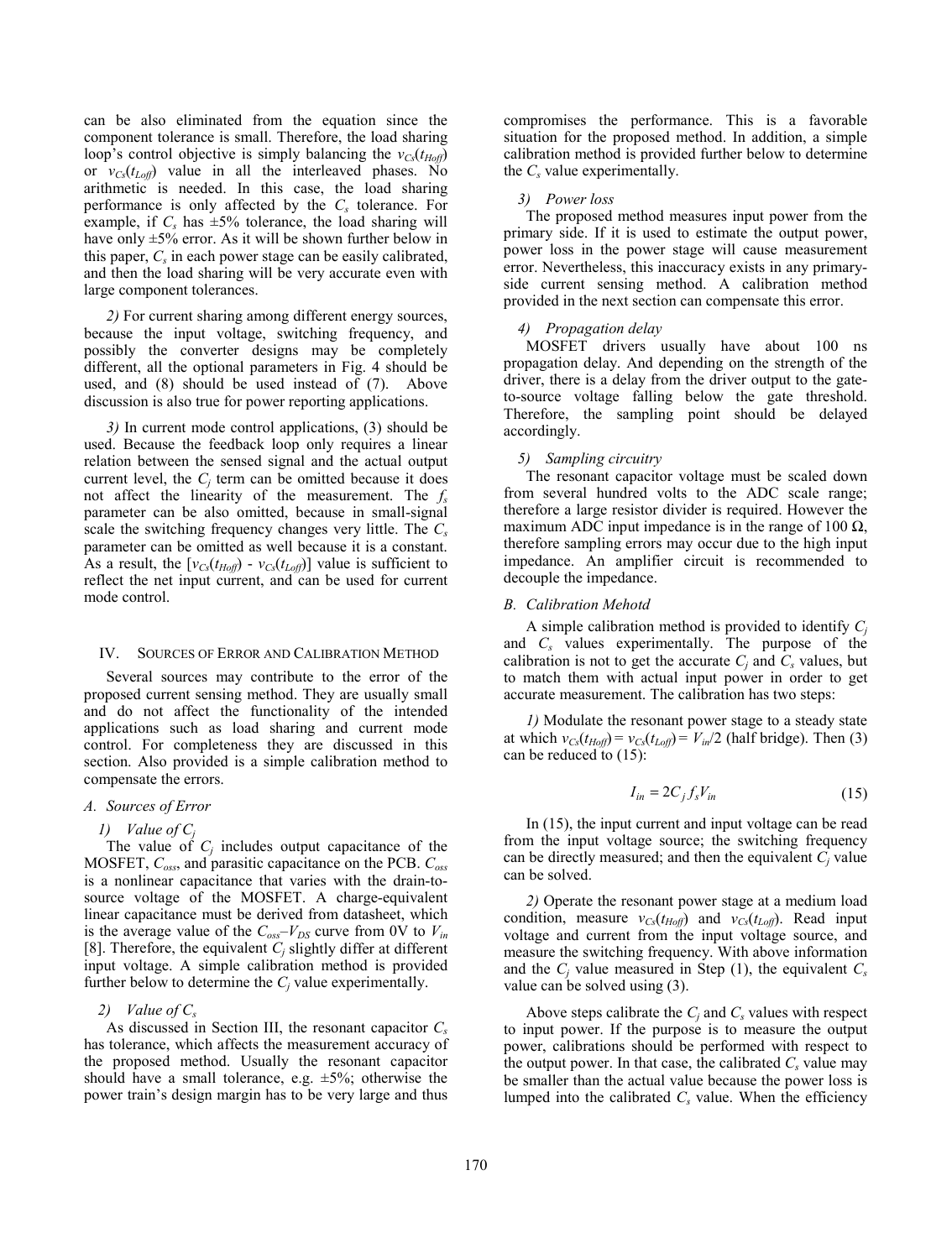changes, however, the measurement will have error. If this is a concern, multiple calibrations in different input/output conditions can be performed, and the measurement can use a corresponding set of calibration values in different operating conditions.

#### V. SIMULATION VERIFICATION

Simulation can provide accurate results and is free from component tolerance and measurement error, thus is the best approach to verify the theory of the proposed current sensing method. The simulation verification consists of two parts: (a) demonstrate the proposed method is accurate even in extreme operating conditions; (b) demonstrate the proposed method has better load sharing performance than conventional current sensing methods.

## *A. Accuracy Verification*

In order to demonstrate the proposed method is accurate even in an extreme condition, e.g. ZVS is lost, MOSFET Rds(on) is relatively large, and switching frequency is very far from the resonant frequency, the following parameters are used in simulation.

Table I. Simulation parameters of an extreme operating condition.

| <b>Topology</b>                    | Half-bridge LLC Converter |
|------------------------------------|---------------------------|
| <b>Input Voltage</b>               | 400V                      |
| <b>Output Voltage</b>              | 12V                       |
| <b>Transformer turns ratio</b>     | 20:1                      |
| <b>Parallel Inductance</b><br>(Lp) | $100 \mu H$               |
| <b>Series Inductance</b><br>(Ls)   | 4 uH                      |
| <b>Series Capacitance</b><br>(Cs)  | $100$ nF                  |
| <b>Junction Capacitance (Cj)</b>   | 2 nF (each MOSFET)        |
| <b>Dead Time</b>                   | $200$ ns                  |
| <b>MOSFET Rds(on)</b>              | 500 m $\Omega$            |
| <b>Switching Frequency</b>         | 100 kHz                   |

The simulation waveforms are shown in Fig. 5, where VgQ1 and VgQ2 are gating signals of high-side and lowside MOSFETs, respectively; VCs is the voltage across the series capacitor; I(Ls) and I(Lp) are the current of the series and the parallel inductor, respectively; VHB is the half-bridge node voltage; and Iin is the input current.

The inductor current waveforms show that the switching frequency is very far from resonant frequency. The sharp edges of the half-bridge node voltage and the high pulses of the input current at the MOSFETs' turn-on points indicate that ZVS condition is lost. The measurement results are summarized in Table II. It demonstrates that the proposed method has only 0.566% error in such an extreme condition.

Table II. Comparison of calculation and simulation results.

| VCs $(t_{\text{Loff}})$                    | 105.925V |
|--------------------------------------------|----------|
| $VCs(t_{Hoff})$                            | 294.075V |
| Iin (calculated using the proposed method) | 2.041A   |
| In (measured from simulation waveform)     | 2.030A   |
| Error                                      | 0.566%   |



Fig. 5. Simulation waveforms of a half-bridge LLC converter in an extreme operating condition.

## *B. Load Sharing Performance*

In order to prove the proposed method has better load sharing performance than conventional current sensing methods, simulations of a two-phase interleaved LLC converter [6] are performed with different current sensing methods. The simulation parameters are shown in Table III.

Table III. Simulation parameters of an interleaved LLC converter.

| <b>Switching frequency</b>     | 200kHz                        |
|--------------------------------|-------------------------------|
| <b>Input Voltage</b>           | 400V                          |
| <b>Output Voltage</b>          | 12V                           |
| <b>Output Current</b>          | $50A \times 2$                |
| <b>Transformer Turns Ratio</b> | 20:1                          |
| <b>Parallel Inductance</b>     | 99 µH (Phase1) 73 µH (Phase2) |
| <b>Series Inductance</b>       | 14 µH (Phase1) 10 µH (Phase2) |
| <b>Series Capacitance</b>      | 39 nF (Phase1) 33 nF (Phase2) |
| <b>Junction Capacitance</b>    | 2 nF (each MOSFET)            |
| <b>SCC Capacitance</b>         | $30$ nF                       |
| <b>Output Capacitance</b>      | $4 \text{ mF}$                |

The load sharing performance based on primary-side current transformer sensing method is shown in Fig. 6. It shows that although the resonant tank currents of the two phases are modulated to the same level, because their circulation currents differ, the output current are not balanced.

The load sharing performance based on peak resonant capacitor voltage sensing method is shown in Fig. 7. It is shown that although the peak resonant capacitor voltages of the two phases are modulated to the same level, the output currents are not well balanced.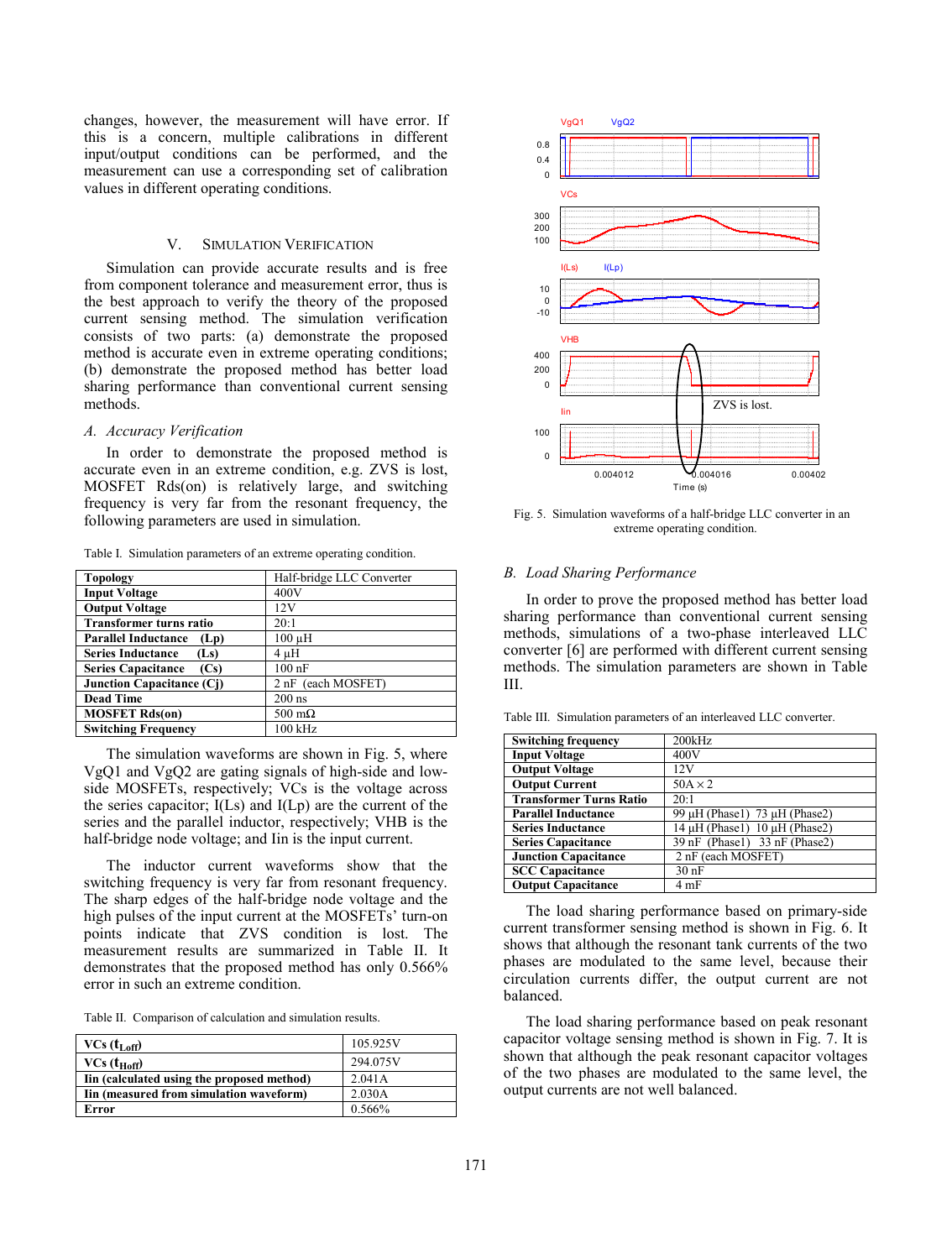The load sharing performance based on the proposed cycle-by-cycle current sensing method using to (6) is shown in Fig. 8. It demonstrates the most accurate load sharing performance among the three methods.



Fig. 6. Load sharing performance based on primary-side current transformer sensing method. Top: resonant capacitor voltage. Middle: resonant tank current. Bottom: output current.



Fig. 7. Load sharing performance based on peak resonant capacitor voltage sensing method. Top: resonant capacitor voltage. Middle: resonant tank current. Bottom: output current.



Fig. 8. Load sharing performance based on the proposed cycle-by-cycle input current sensing method. Top: series resonant capacitor voltage. Middle: resonant tank current. Bottom: output current.

## VI. EXPERIMENTAL VERIFICATION

The experimental verification consists of two parts: (a) waveform measurements on oscilloscope snapshots, proving that the proposed theory and calibration method are accurate; (b) demonstration of dynamic performances of a new control method that is derived from the proposed theory in this paper.

## *A. Accuracy Verification*

A half-bridge LLC converter is used for experimental verification. The input voltage is 400V; the rated output is 12V/300W.  $C_s$  is calibrated to 36.8nF, and  $C_i$  is calibrated to 1.12nF by the calibration methods proposed in Section IV.B. Waveform snapshots of 5A, 10A, 15A, and 20A load conditions are shown in Fig. 9—Fig. 12. The cursor measurements shown on the screen read the  $C_s$  voltage at the high-side and low-side switches' turn-off points as well as the length of a half-switching period. The cursors are placed exactly at the 3V threshold voltage.

The experimental results are summarized in Table IV. Table IV demonstrates that the calculated input power values using the proposed method are highly consistent with the actual input power values. Note that in the case of Pin=71.6W, the  $\Delta v_{Cr}$  is 0, indicating all the input power is contributed by the second term of (4).

Table IV. Experimental data and calculation results based on cursor measurements.

| Load current | Actual $P_{in}$ (read from source panel) | $v_{Cs}$ at $t_{Loff}$ | $v_{Cs}$ at $t_{Hoff}$ |            | Calculated $P_{in}$ | Error    |
|--------------|------------------------------------------|------------------------|------------------------|------------|---------------------|----------|
| 5Α           | 71.6 W                                   | 199.2 V                | 199.2 V                | 199.458 Hz | 71.6 W              | $0.00\%$ |
| 10A          | 136.1 W                                  | 188.8 V                | 211.2 V                | 197.348 Hz | 135.9 W             | $-0.13%$ |
| 15A          | 199 W                                    | 178.4 V                | 221.6 V                | 197.016 Hz | 196.0 W             | $-1.50%$ |
| 20A          | 263.6 W                                  | 166.4 V                | 233.6 V                | 195.483 Hz | 263.6 W             | $-0.02%$ |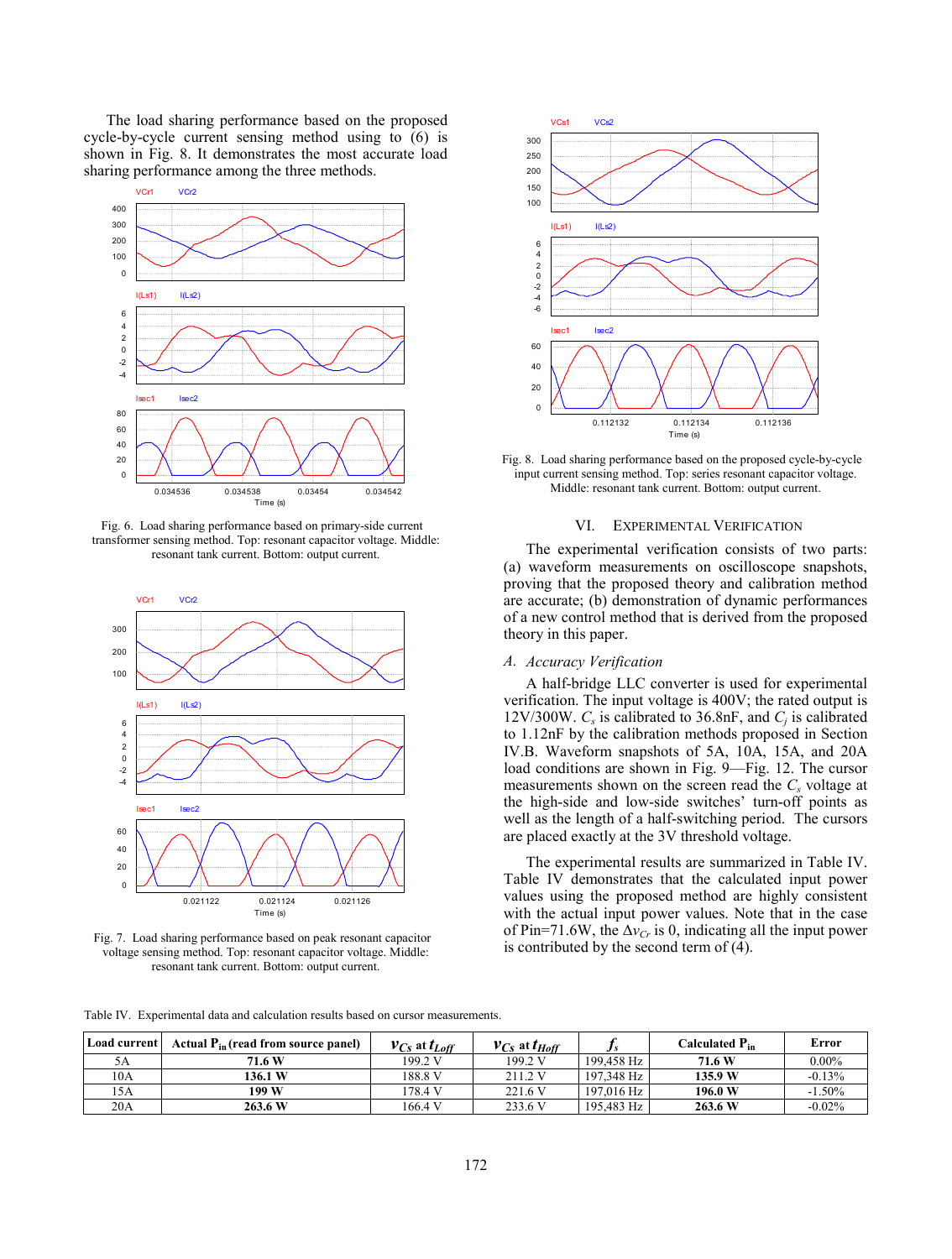

## *B. Dynamic Control*

A Bang-Bang Charge Control (BBCC) method is developed based on the proposed theory in this paper. This new control method is analogue to current -mode control, but it directly controls  $v_{Cs}(t_{Hoff})$  and  $v_{Cs}(t_{Loff})$  as thresholds to trigger the MOSFETs' switching, instead of using a voltage-controlled oscillator. As a result, the input electric quantity of each switching cycle is directly programmed without current sensing circuit. The loop b bandwidth of a LLC converter using the BBCC method can achieve 1/6 of the switching frequency in all input voltage and load conditions with a simple PI or Type 2 controller.





Fig. 13 and Fig. 14 show 5A to 25A load step at 400V and 300V input voltage, respectively, where VthH is the internal threshold to trigger the high-side MOSFET to turn off, and VthL is the internal threshold to trigger the lowside MOSFET to turn off. In both waveforms, the output voltage is recovered within only 7 switching cycles responding to the load step. This is an outstanding performance for LLC converters.

More descriptions and anal lyses about the BBCC method are provided in [9].

Tek PreVu